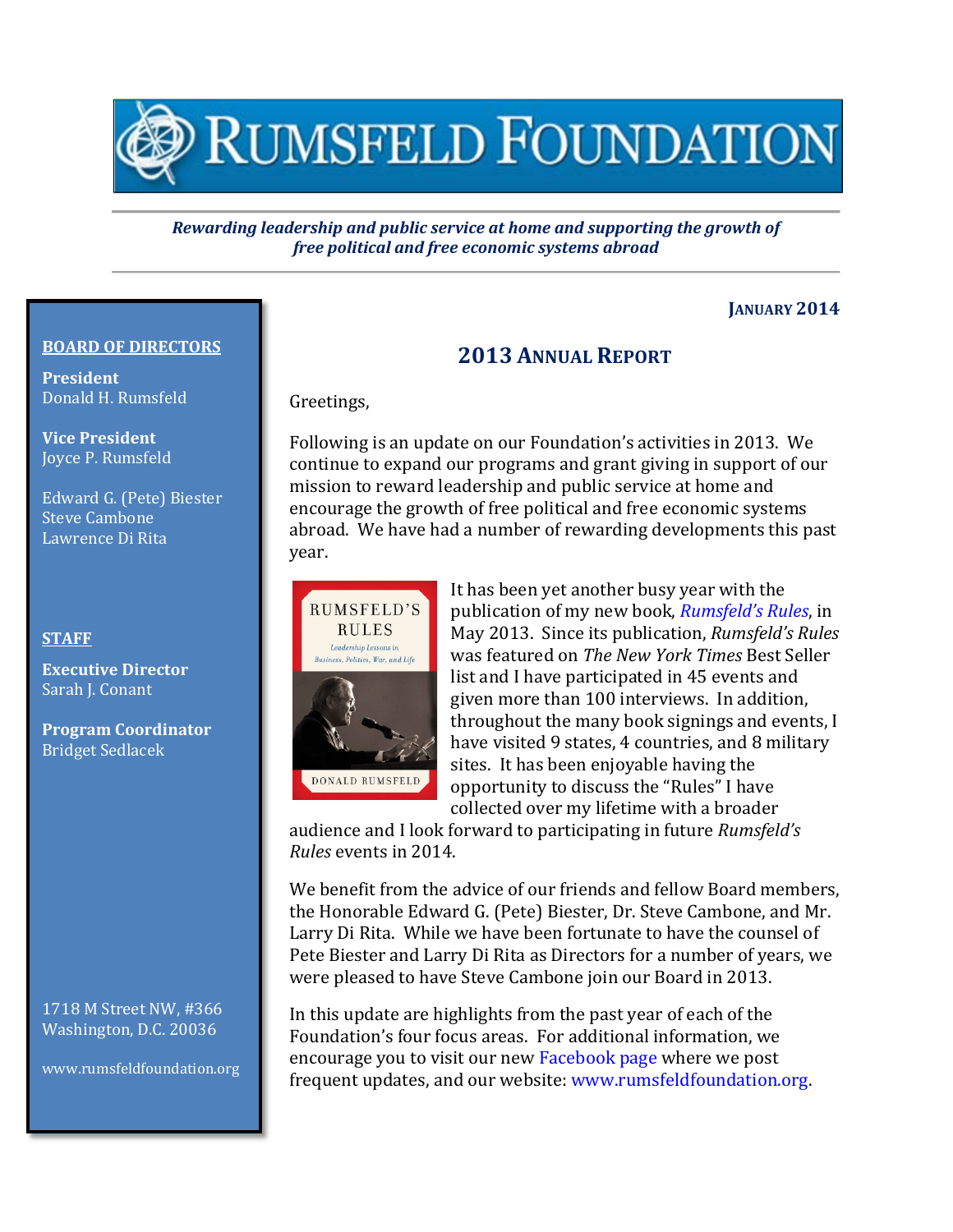## **U.S. MILITARY AND VETERANS' CHARITIES**

In 2013 the Rumsfeld Foundation was pleased to be able to donate over \$830,000 in grants to military charities that work to support active duty troops, veterans, the wounded, their families and the families of the fallen.

Grants this year were distributed among 50 organizations across our country that deliver critical support and services to troops, veterans and their families. These organizations' efforts vary from providing educational scholarships for children of the fallen and several forms of outdoor rehabilitative therapy, to mentorship and career counseling for veterans during their transition to civilian life, as well as financial assistance for the wounded and their caregivers. We are encouraged by the efforts of our partners and have been grateful to see the support they have provided for the military and their families in 2013.





**Paws for Patriots visiting the Rumsfeld Foundation in October '13**



**Don and Joyce Rumsfeld with Gary Sinise and Chef Robert Irvine at the Invincible Spirit Festival**

The Foundation also partnered with the [Gary Sinise Foundation](http://www.garysinisefoundation.org/) this year in support of their Invincible Spirit Festivals at Walter Reed National Military Medical Center and Ft. Belvoir. These Festivals are day-long celebrations at military installations around the country to honor wounded veterans, as well as their families and caregivers.



**Don Rumsfeld at the Invincible Spirit Festival in May '13**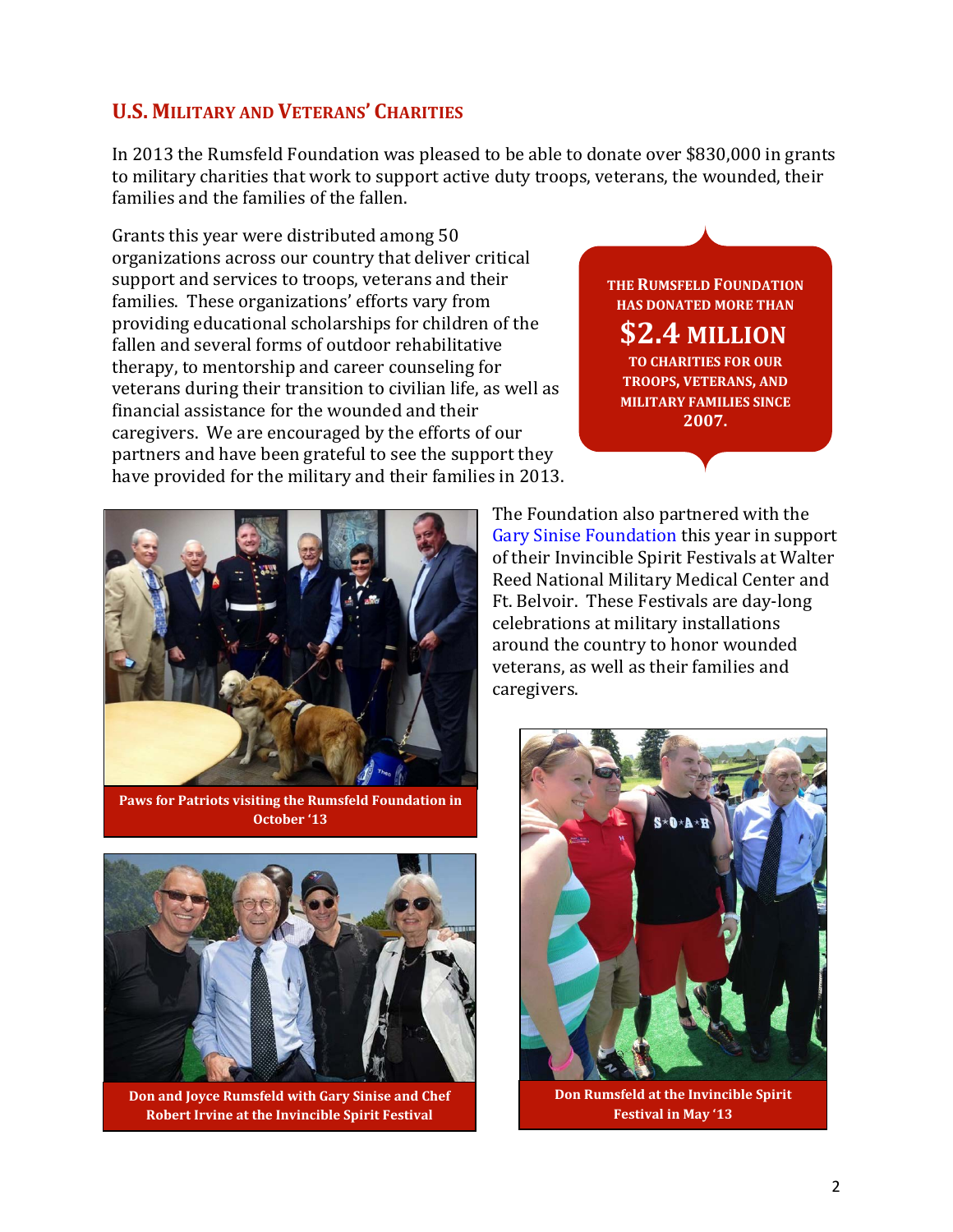Below we have highlighted a handful of the organizations we partner with and provided brief descriptions of the support and programs they offer:

- *[WARRIORS AND QUIET WATERS](http://warriorsandquietwaters.org/) provides fly fishing trips in Montana for traumatically injured service members.*
- *[HOMES FOR OUR TROOPS](https://www.hfotusa.org/) raises funds and organizes building materials and professional labor to build new handicap accessible homes or adapt current homes for the most severely injured veterans from all services who have been wounded in combat since 9/11.*
- *[THE MISSION CONTINUES](http://missioncontinues.org/) awards fellowships for wounded and disabled veterans to continue to serve in their communities.*
- *[FAMILIES OF THE WOUNDED FUND](http://familiesofthewoundedfund.org/) provides resources to family members and caregivers of wounded service members while they are in treatment and rehabilitation.*
- *[THANKSUSA](http://www.thanksusa.org/main/index.html) provides college, technical and vocational school scholarships for the children and spouses of service members from all branches of the armed services including the Guard and Reserves and the wounded and fallen.*
- **THE [GREEN BERET FOUNDATION](http://www.greenberetfoundation.org/)** seeks to provide unique support to the Special Forces community *by providing unconventional resources to fulfill the special needs of wounded Special Operators.*

Please visit our website to learn more about the other military charities we currently support. Our [partners page](http://www.rumsfeldfoundation.org/partners/page/our-troops) provides a full listing of our grant recipients, as well as links to their websites. We hope you will take a moment to learn more about these fine organizations.

# **GRADUATE STUDENT FELLOWSHIPS**

Presently in the fifth academic year of our Graduate Fellowship Program, we are delighted to announce several new developments from 2013. Since the fall of 2009, the Foundation has awarded a total of 70 fellowships to 53 graduate students. While the Fellowship supports students in a variety of disciplines, all of our grantees have expressed an interest in entering public service or relevant policy fields.

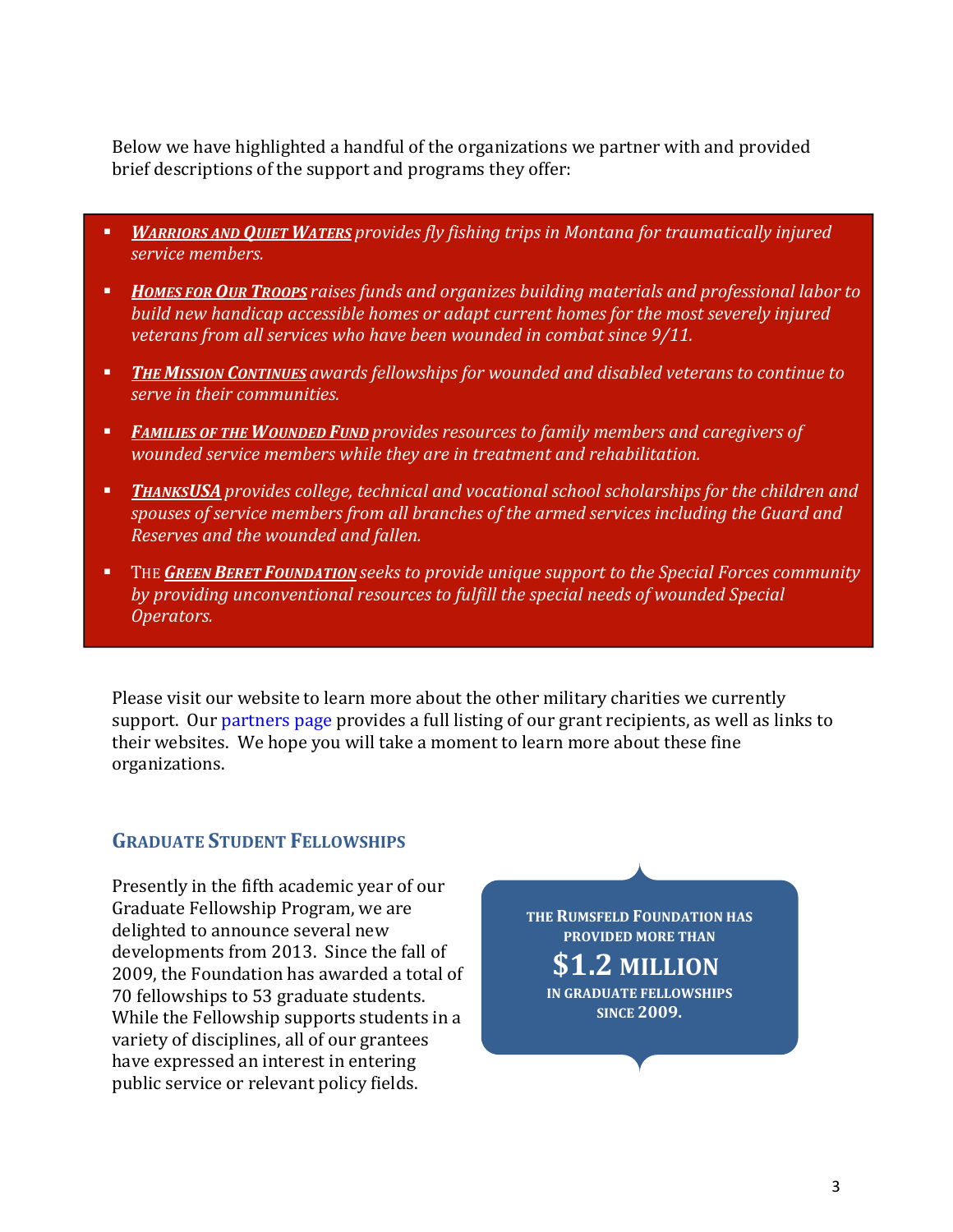It is to our nation's great benefit to have these bright, young scholars enter public service and we are pleased to support them in their pursuits by providing fellowship opportunities.

Our program would not be possible without the assistance of some of the country's most respected scholars in fields from economics to international relations who identify candidates of outstanding intellectual ability, integrity, moral character and leadership potential. We are pleased to have the support of these 18 professors located at 16 universities across the country as we begin the process of selecting our Graduate Fellows for the 2014-15 academic year.

#### **GRADUATE STUDIES THAT THE FELLOWSHIP HAS SUPPORTED INCLUDE:**

*Comparative Politics, Defense and Strategic Studies, East Asian Languages and Cultures, Economics, Foreign Service, Government, History, International Economics, International Relations, Middle East Studies, Philosophy, Political Economy, Political Ethics, Political Philosophy, Political Science, Public Management and Policy Analysis, Religious Ethics, Statecraft and National Security Affairs, and Theological Studies*

The Foundation has awarded a total of 16 fellowships for the 2013-14 academic year. As in years past, fellowships may total a maximum of \$25,000, including up to a \$15,000 stipend and \$10,000 in tuition support for an academic year. Current recipients include students pursuing Master's degrees, Ph.D.'s and I.D.'s with concentrations from statecraft and national security affairs to political economy and government. We look forward to following their progress in the years ahead.

*"The support I received from the Rumsfeld Foundation has helped me get the most out of my doctoral education by enabling opportunities for me to learn, share my research, and connect with others in my field. These experiences have enhanced both my commitment and ability to make positive contributions to my community and our larger society through research, teaching, and service throughout my professional life." – Rachel Fyall, Ph.D. Candidate in Public Affairs Indiana University Rumsfeld Foundation Graduate Fellow 2011-2013*

# **OUR FACULTY ADVISER'S UNIVERSITIES**

*Claremont Graduate University Institute of World Politics University of Notre Dame George Washington University Johns Hopkins University University of Pennsylvania Georgetown University Missouri State University University of Virginia Harvard University Princeton University Villanova University Hillsdale College Stanford University Yale University Indiana University*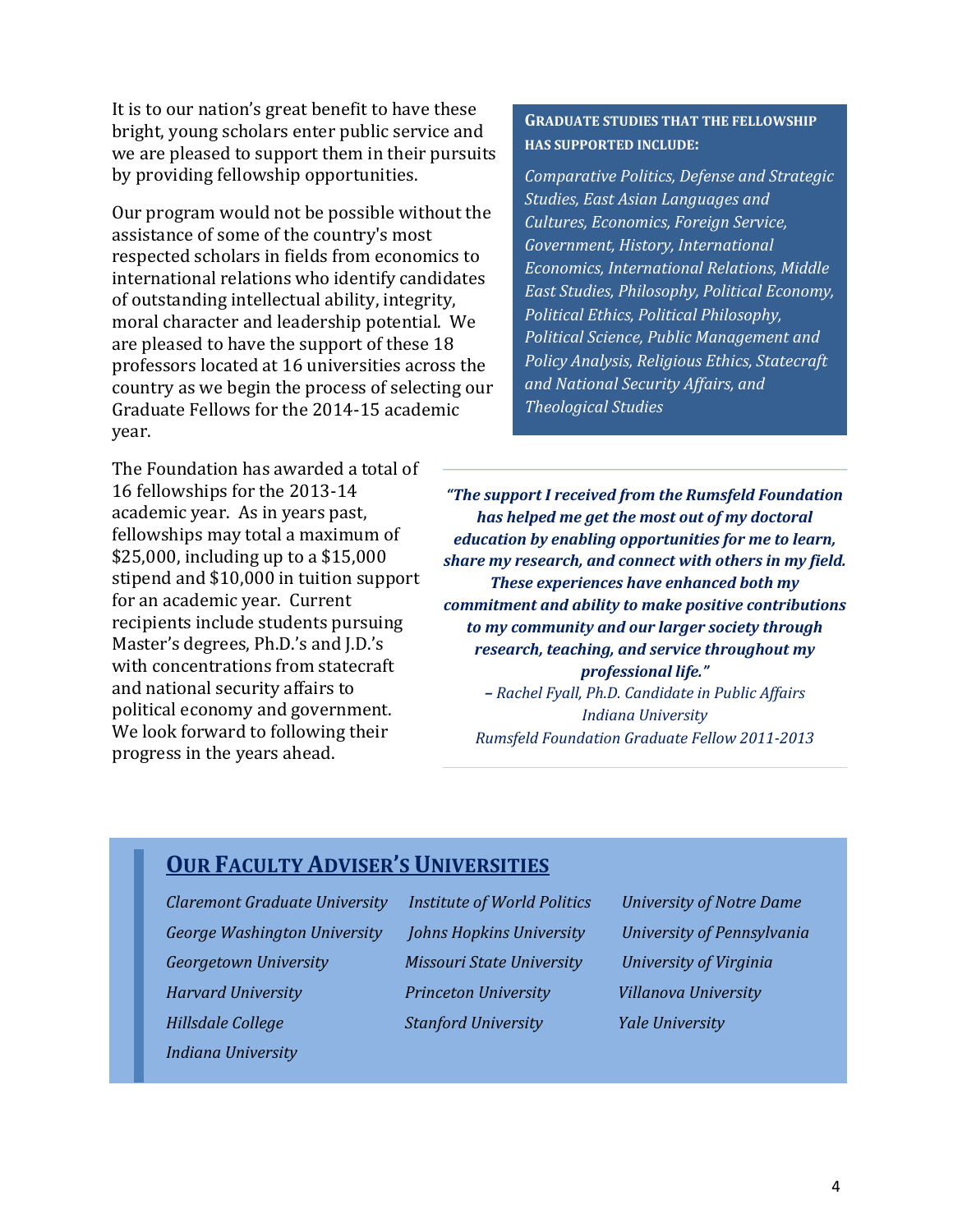In addition to the current Fellows, the growing numbers of alumni from our Graduate Fellowship Program form an outstanding group of young professionals serving in significant posts in important organizations helping to shape U.S. domestic and foreign policy. A number of our alumni have also represented our country overseas.

Along with other top universities, law firms, consulting firms, and research centers across the country, current and former employers of alumni of the Graduate Fellowship Program include: *Brookings Institution, Center for Strategic and International Studies, Department of Justice, Department of the Navy, Department of State, Federal Bureau of Investigation, Federal Reserve Board, Missile Defense Agency, Office of the Secretary of Defense, Office of the Secretary of Defense for Policy, Office of the Secretary of Energy, U.S. Air Force, U.S. Army, U.S. Courts of Appeals, U.S. District Courts, U.S. House of Representatives, U.S. Senate, Witherspoon Institute* 

This September, we hosted our first Graduate Fellowship Conference, bringing together our former and current Fellows from across the country, as well as many of our program's



**Graduate Fellowship Conference Panel** 

Following a welcoming reception at our home, there was a panel and a day of discussion which focused on the conference theme, "American Leadership – Tradition and Today." Brit Hume, Senior Political Analyst at FOX News, spoke and responded to questions at the luncheon.

Advisers. The gathering was a success, with 37 of 53 former and current Fellows in attendance, as well as more than half of the program's Advisers. It was the first opportunity for many of these Fellows to connect with one another and have a chance to network with their impressive colleagues, often working or studying in similar fields.



**Conference Keynote Speaker, Brit Hume, Senior Political Analyst at FOX News**

Due to the success of the conference and the value of the connections made between the participants, we plan to bring these future leaders together again next fall.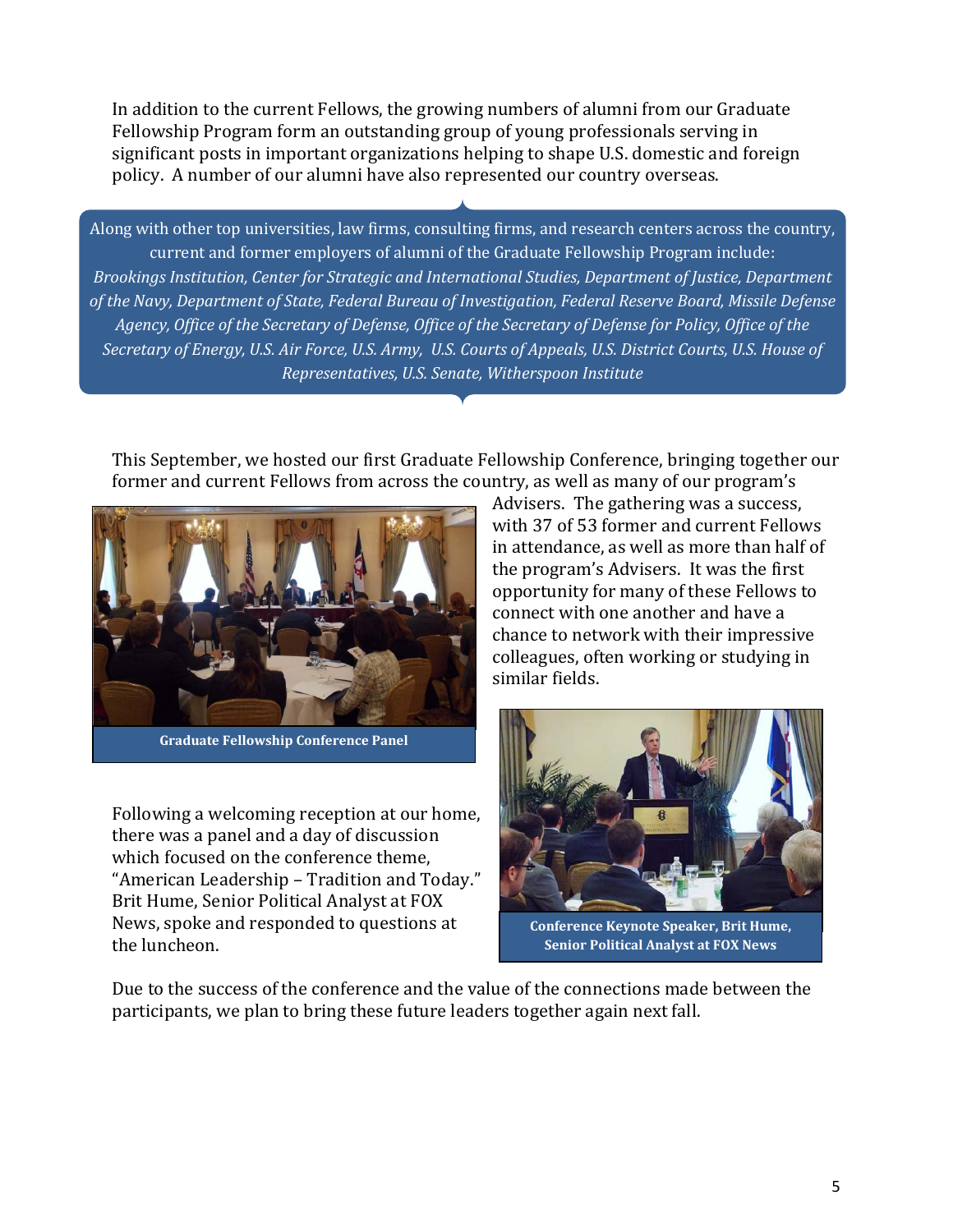#### **GLOBAL MICROFINANCE**

In September 2013, we were pleased to grant a total of \$390,000 to support microfinance programs operating throughout the world. These funds were distributed to four global microfinance organizations including \$150,000 to [FINCA International,](http://www.finca.org/site/c.6fIGIXMFJnJ0H/b.6088193/k.BE5D/Home.htm) \$125,000 to Grameen [Foundation,](http://www.grameenfoundation.org/) \$100,000 to [Opportunity International,](http://www.opportunity.org/) and \$15,000 to [ACCION International.](http://www.accion.org/)

Since 2007, the Rumsfeld Foundation has awarded over \$3 million in grants to develop microfinance efforts in more than 15 countries. Our grants in 2013 support the expansion of microfinance in countries such as Afghanistan, Bolivia, Colombia, India, Kyrgyzstan,

**THE RUMSFELD FOUNDATION HAS PROVIDED MORE THAN \$3 MILLION IN GRANTS FOR MICROFINANCE EFFORTS IN MORE THAN 15 COUNTRIES**

**SINCE 2007.**

Pakistan, Peru and Tajikistan. Focuses of the grants vary, but initiatives include



**FINCA Afghanistan client, Nafisa, who now has a thriving clothing business with 20 students who learn from her. Nafisa says,**  *"Without FINCA's loans my family, and especially my daughter, would not have the kind of life we have today. I am so grateful that we're looking at a brighter future."*

implementing client outcome monitoring strategies, supporting educational programming, expanding rural microfinance projects, financial services and training for entrepreneurs.

One interesting new project that the foundation is supporting this year is Grameen Foundation's [Pioneer](http://www.grameenfoundation.org/what-we-do/financial-services/impact-investing/pioneer-fund)  [Fund.](http://www.grameenfoundation.org/what-we-do/financial-services/impact-investing/pioneer-fund) The Fund was created to "fill a financing gap by going beyond traditional microfinance" to invest in entrepreneurs and companies that create sustainable financial opportunities for the poor in difficult to reach areas. By investing early-stage capital, the Fund supports "enterprises that are committed to a social mission with tangible economic impact at an individual or family level." We look forward to tracking the progress of the Pioneer Fund and the entrepreneurs it supports in 2014.

We have been interested to learn about the many opportunities created around the world by our microfinance partners over the past year. We continue to believe that by encouraging entrepreneurship and providing opportunities for individuals to be selfsufficient, microfinance bypasses governments and traditional aid systems and offers a more efficient and more effective model.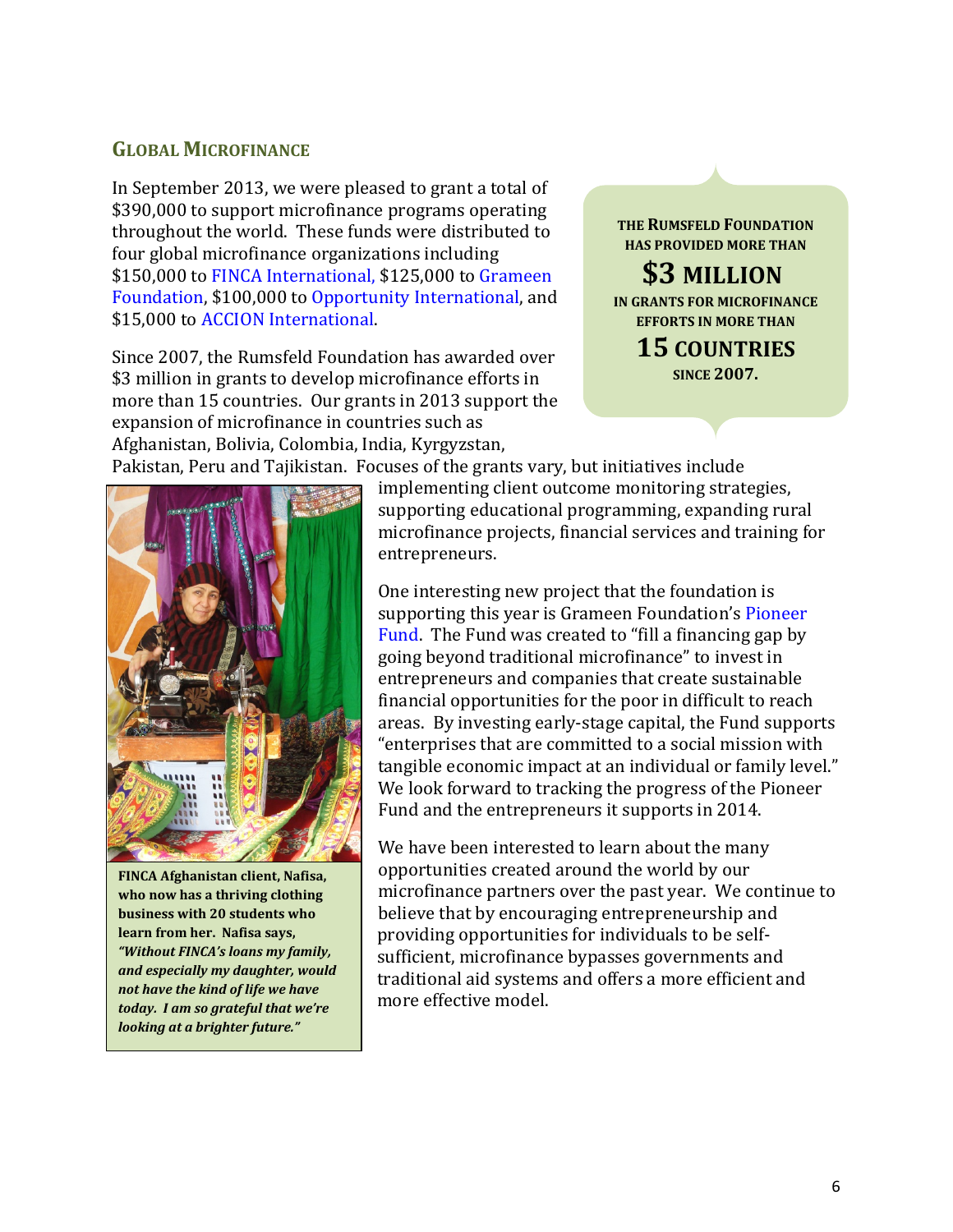## **GREATER CENTRAL ASIA**

In 2013 we welcomed our 10th and 11th groups of Fellows from Central Asia, the Caucasus, Afghanistan, and Mongolia since the program began in 2008. With the addition of these 20 Fellows in 2013, we now have a total of 92 alumni from the 10 Greater Central Asian countries. This coming April, we look forward to welcoming 10 new Fellows to participate in our spring 2014 program.

We appreciate our strong partnership with th[e Central Asia-Caucasus Institute](http://www.silkroadstudies.org/) at Johns Hopkins University. We are particularly grateful for the guidance of Dr. S. Frederick Starr, Chairman of the Central Asia-Caucasus Institute. Additionally, our Program Manager, Mr. David Soumbadze, is now focusing on our growing network of alumni while serving as the program's Network Coordinator.

*"The program encouraged me to think outside of myself, my country and the region. I was constantly inspired by the outstanding people we met as well as the exceptional fellows that I shared all of* 

*these unique experiences with." – Nargiz Nasrullayeva -Muduroglu Azerbaijan, Spring 2013 Fellow*

Our spring 2013 Fellows participated in a successful six week fellowship session, including meetings with a range of U.S. business leaders, government officials, journalists and academics. The group consisted of 10 Fellows from Afghanistan, Armenia, Azerbaijan, Kazakhstan, Kyrgyzstan, Mongolia, Tajikistan, and Uzbekistan. Their professions ranged from the Head of the Industry Development Division at the Kazakhstan Ministry of Economy and a Deputy Director of the

Caucasus Institute in Armenia, to a CEO of a Kyrgyz fashion retail group and a Vice President of a Mongolian investment group.

Their meetings provided the Fellows with an opportunity to visit with individuals such as Zbigniew Brzezinski, former National Security Adviser; Dr. Ben Carson, former Director of Pediatric Neurosurgery at Johns Hopkins; Carlos Gutierrez, former Secretary of Commerce;

General Joe Ralston, former Vice Chairman of the Joint Chiefs; Thom Shanker, Pentagon correspondent at *The New York Times*; Supreme Court Justice Clarence Thomas; and many others. Over the course of the program, the Fellows attended over 60 group meetings, along with individual meetings many arranged in areas of their particular interests.



**[Spring 2013 Fellows with Justice Clarence Thomas](http://www.flickr.com/photos/rumsfeldfoundation/sets/72157634110098982/)**

In October 2013, we welcomed 10 new Fellows for our fall session with participants from Armenia, Azerbaijan, Georgia, Kazakhstan, Kyrgyzstan, Mongolia, Tajikistan, and Uzbekistan. This group included impressive young leaders such as the Director of International Relations at the Ministry of Defense of Georgia, an Economist at a Kazakh oil and gas construction company and a CEO of a Kyrgyz energy company.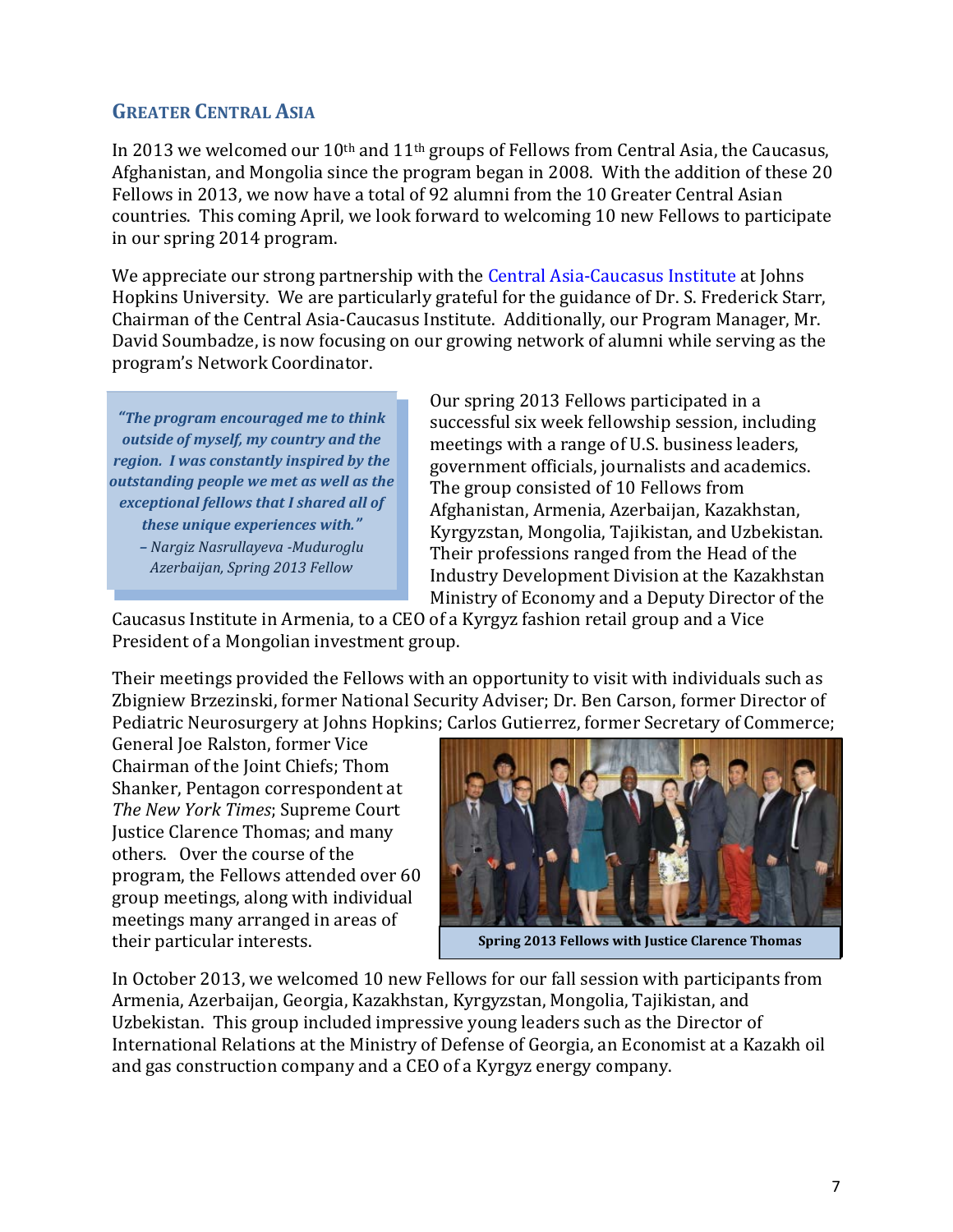The fall 2013 group also had an intensive schedule of meetings with impressive individuals, including William Cohen, former Secretary of Defense; Mitch Daniels, President of Purdue University; Frank Finelli, Managing Director of The Carlyle Group; Ann Korologos, former Secretary of Labor; Edward Scott, entrepreneur and philanthropist; Jim Woolsey, former Director of the CIA; and many others.

This year we continued our important partnership with the [Open World Leadership Center,](http://www.openworld.gov/) which links our Fellows with host organizations in U.S. cities to enable them to learn more about local governments and communities while staying with host families. In the spring, half of the Fellows visited Charlotte, North Carolina, while others went to Kansas City, Missouri. At the conclusion of their Open World programs, the groups traveled to Atlanta, Georgia for a variety of meetings at Coca-Cola Headquarters. The fall Fellows also participated in Open World programs, traveling to Helena, Montana and Reno, Nevada. They then

*"Each person has important milestones in life that predetermine his/her future and destiny, and without any doubts the Rumsfeld Fellowship became such a crucial milestone of my life. These six weeks were not only a great learning experience that forced me to think globally, but I was also able to crystalize my values." -Marat Djanbaev, Kyrgyz Republic Fall 2013 Fellow*



**Fall 2013 Fellows in San Diego at the USS Carl Vinson (CVN-70)**

visited San Diego where they toured the aircraft carrier, USS Carl Vinson, at the North Island Naval Base in Coronado.

At the conclusion of their program, each group makes a public presentation at the Central Asia-Caucasus Institute where they discuss an issue of interest in their region. The topics for 2013 included "Investing in the Caucasus, Greater Central Asia and Mongolia: Challenges and Opportunities" and "Energy Prospects in the South Caucasus, Central Asia and Mongolia."

Along with our regular fellowship programming, we also held our second Alumni Conference at Lake Issyk Kul in the Kyrgyz Republic in June 2013. Over four days, the attendees discussed issues of importance to the region as well as ways to strengthen and improve their growing alumni network. Over 40 alumni of the fellowship program, with representatives from all 10 countries and all of our 10 fellowship classes, traveled to the Kyrgyz Republic to participate in the Conference. For more information on the Conference activities, we encourage you to read the [2013 Fellowship Conference Report.](http://www.rumsfeldfoundation.org/doclib/20130718_2013FellowshipConference.pdf)